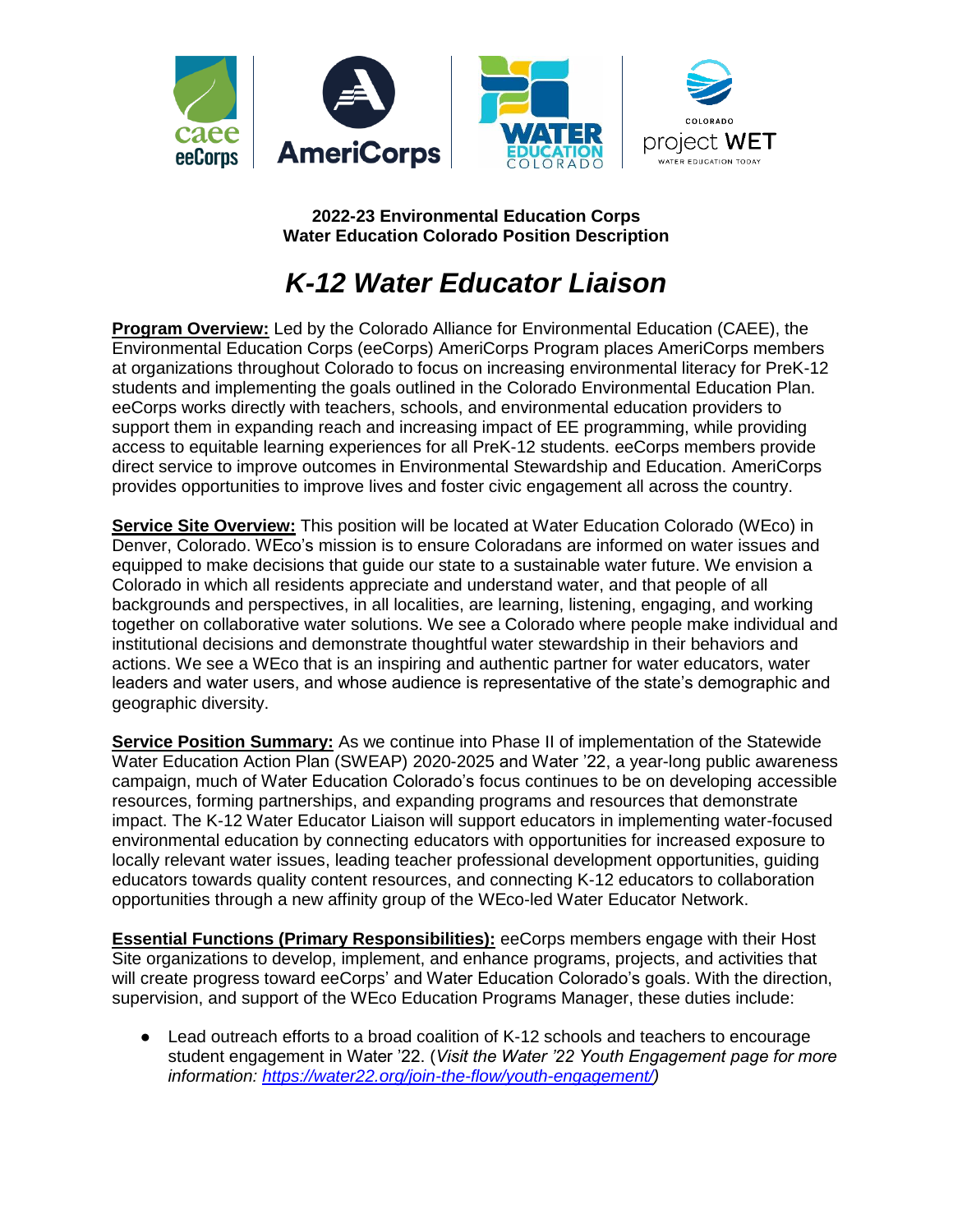- o *Support a variety of K-12 opportunities as part of Water '22, a statewide public awareness campaign focused on celebrating and protecting Colorado water in calendar year 2022.*
- o *Recruit a broad coalition of K-12 schools and teachers to engage their students in Water '22.*
- o *Develop and implement a plan for the Water '22 Student Showcase, including recruiting judges, organizing student submissions, facilitating judging, communicating with submitters, creating a video/web gallery of top student submissions and facilitating displays in in-person venues.*
- Support activities for and increase involvement by additional schools and teachers in the statewide Water Educator Network led by Water Education Colorado.
	- o *Coordinate an "affinity group" within the Water Educator Network for K-12 teachers and schools focused on incorporating Critical Water Concepts from the Statewide Water Education Action Plan into curriculum.*
	- o *Increase involvement by additional schools by connecting teachers and administrators interested in becoming a Project WET WaterStar School (concept in development) with the Water Educator Network.*
	- o *Assist with the planning, promotion, and delivery of the Annual Water Educator Network Symposium in 2023, with a focus on gaining new K-12 school and teacher participation.*
	- o *Support professional development webinars for the Water Educator Network and lead one webinar per year designed for K-12 teachers and schools.*
- Lead specific capacity-building efforts for implementation of Statewide Water Education Action Plan (SWEAP) strategies with K-12 audiences
	- o *Support distribution of Colorado-specific resources, including examples of waterrelated phenomena for each Critical Water Concept identified in the Statewide Water Education Action Plan, as aligned to Colorado Academic Standards and for use in K-12 units, lessons, and assessments.*
	- o *Foster connections to ongoing formative and summative assessment work and opportunities to measure progress on water literacy in K-12 schools.*
	- o *Follow up with teacher respondents to the Colorado PK-12 Water Education Status and Opportunities Survey and analyze survey data to establish a baseline for Statewide Water Education Action Plan (SWEAP) Outcomes and related outcomes relevant to the broader EE community.*
- Increase the impact of the Project WET (Water Education Today) program in Colorado through enrollment of additional schools and teachers.
	- o *Support planning, marketing and delivery of Project WET professional development opportunities, including at least one statewide Project WET opportunity for Project WET Facilitators and at least one Project WET Demonstration Workshop at a conference or gathering of multiple educators.*
	- o *Promote, support, and collect evaluation data from partner Project WET Educator Workshops.*
	- o *Coordinate facilitator support and professional development opportunities with Project Learning Tree, Project WILD, and Agriculture in the Classroom with support from the Colorado Alliance for Environmental Education (CAEE).*
- Support the next phase of a K-12 teacher professional development unit (PDU), designed to increase water knowledge, stewardship and access to quality field experiences.
- Collect and measure outcomes for preK-12 participants and educators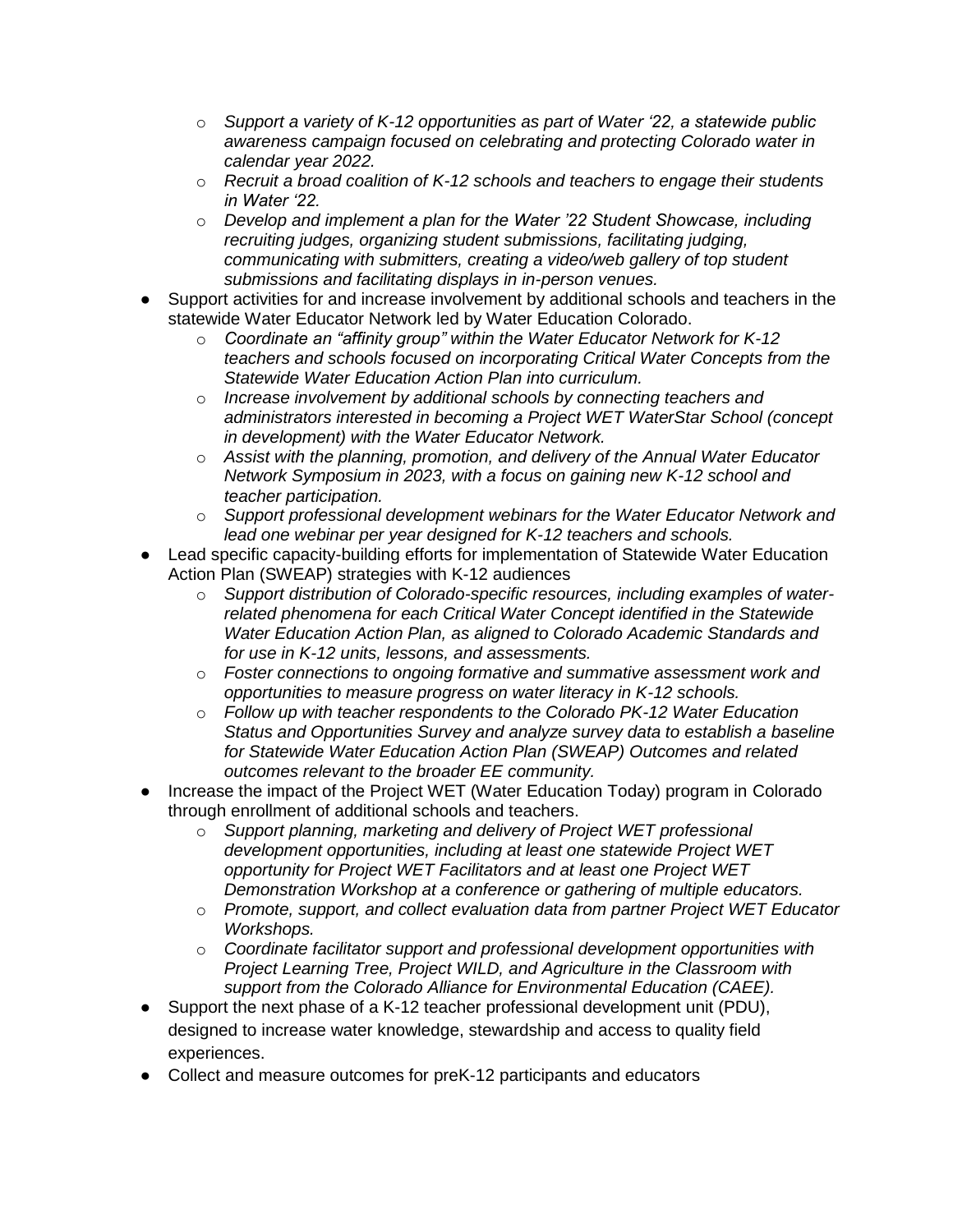- o *Track progress and collect evaluation data for the program's performance measures.*
- Attend all eeCorps/AmeriCorps trainings, meetings, and orientations
- Complete all eeCorps National Days of Service projects as required
- Complete and submit all necessary eeCorps paperwork and reports by predetermined deadlines
- Some local and out of town travel required within Denver and surrounding areas; occasional statewide travel possible

## **Required Qualifications:**

- Passion for educating Coloradans, in particular teachers and youth, about the importance of the state's water resources
- Experience leading and facilitating groups
- Experience using social media to foster engagement in events or issues related to natural resources or national and/or community service
- High School Diploma or GED required
- Availability for some intra-state travel; valid driver's license required
- Ethic of national and community service and a strong desire to create positive change
- Ability to pass criminal history checks required
- U.S. Citizenship or lawful permanent resident status required

# *Skills, Qualities, and Abilities:*

- Commitment to equity in education
- Excellent written and verbal communication skills
- Takes initiative and maintains friendly, personable demeanor to engage and maintain relationships with a diversity of educators
- Enjoys working with groups of adults and is comfortable leading educational workshops or activities
- Possesses strong organizational skills, time management, and attention to detail
- Is committed to completing required paperwork and documentation of workshops, evaluation data, etc. in a timely fashion
- Demonstrated ability to work both independently and in a team with minimal supervision
- Enthusiastic to take initiative and think creatively about program or resource development

## **Desired Qualifications:**

- A basic understanding of water management and hydrology is a plus
- Bachelor's degree in education, natural resources, environmental science or similar field is also a plus, but not required
- Experience working with formal and non-formal educators, preferably on environmental education topics
- Experience with workshop planning and logistics management (e.g. ordering food for large gatherings on a budget, renting facilities for events, etc.)
- Basic understanding of the role and importance of State Academic Standards
- Experience working within an online Google platform (Google calendars, Google groups, etc.)
- Experience with publication layout and design using desktop publishing software such as Adobe InDesign or Microsoft Publisher to design newsletters, flyers and other promotional materials

## **Physical Requirements:**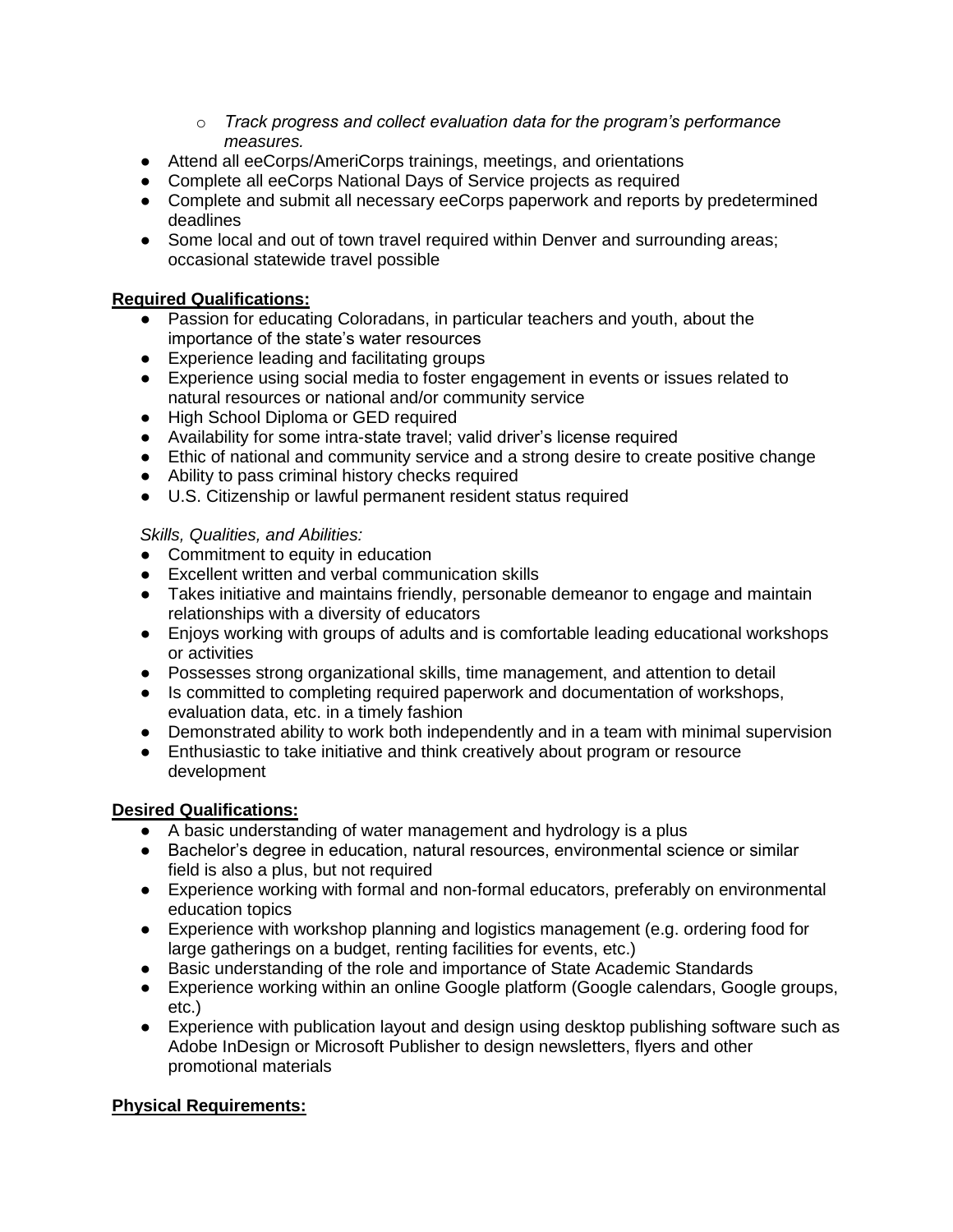Position duties include a general office environment, spent sitting and operating a computer and other office machinery. Some field programs may require serving in an outdoor setting and in various weather conditions for up to 9 hours at a time. Field programs may also require the transportation of equipment and supplies of up to 50 pounds with assistance, such as boxes of material for activities, field equipment (e.g. waders and nets), boxes of curriculum guides, and/or a wheeled cooler full of drinks. Must be able to read, write and communicate fluently in English. Spanish fluency would be an added plus.

**Term of Service:** This is a full-time national and community service position requiring a minimum of 1,700 hours during the term (approximately 40 hours/week.) The position begins 8/15/2022 and ends 7/28/2023. Flexible hours are required, including occasional evening and weekend commitments. Member may be required to serve on Days of Service that take place on certain national holidays throughout the year.

**Training and Support Provided:** eeCorps members receive significant training and experience in community engagement, project implementation, leadership, diverse populations, and more. Up to 20% of total hours served may be spent in applicable approved training and professional development. Members will be supervised and supported by Scott Williamson, Education Programs Manager at Water Education Colorado, as well as by Erin Dreps, eeCorps Program Coordinator. The 2022-23 cohort of eeCorps members serving throughout the region will act as additional resources and support for each other.

#### **Location and Service Conditions:**

This position is based at: Water Education Colorado 1600 N Downing St. Suite 200 Denver, CO 80218

Note: Water Education Colorado will be moving in November 2022 or sometime soon after to the new National Western Center SPUR campus.

Service may be performed at other locations, such as location of trainings and workshops.

#### **Benefits:**

- A bimonthly living allowance of \$16,502. Taxes are deducted and the living allowance is distributed twice per month by direct deposit to the member's bank account.
- A monthly housing stipend of \$270
- Health insurance
- Child care assistance, if eligible
- An education award of \$6,495 upon successful completion of term of service.
- It is possible to defer student loans while serving as an AmeriCorps member.
- Mileage reimbursement for travel to required trainings and program sites
- Non-tangible benefits include extensive training, valuable experience, networking, and the opportunity to serve the local community in a crucial area of need.
- Ability to participate in regional EE leadership councils; option to obtain CAEE's nationally-recognized Professional Environmental Educator Certification.

#### **Diversity and Equal Opportunity:**

Water Education Colorado is dedicated to the principles of equal employment opportunity. WEco prohibits unlawful discrimination against applicants or employees on the basis of age 40 and over, race, sex, color, religion, national origin, disability, military status, genetic information,